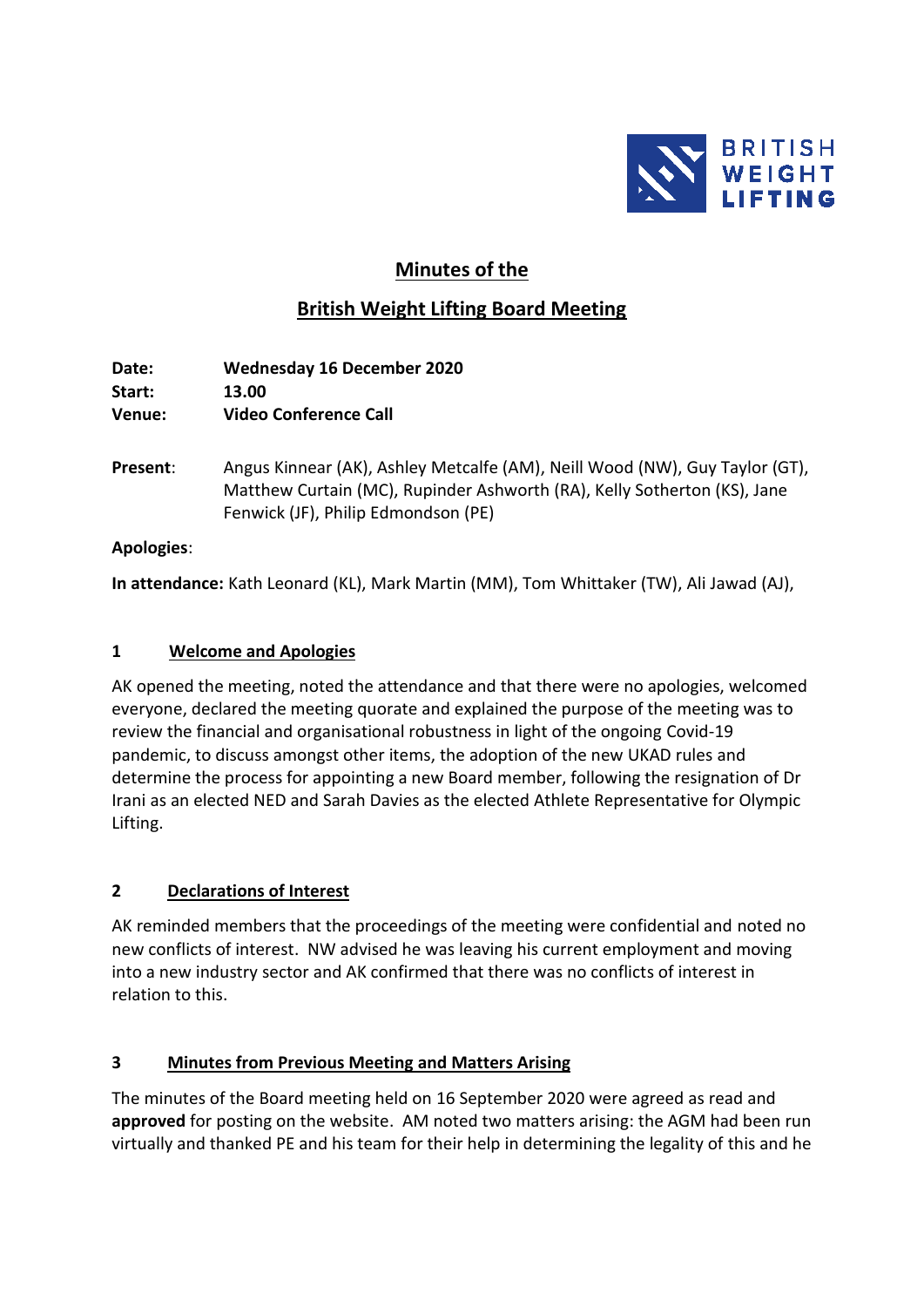advised that the TOR for the new Strategy Working Group was still work in progress. There were no other matters arising that would not be covered in the meeting.

## **4 Decisions Taken outside the Board Meeting**

BWL AGM 2020 – AK confirmed that a successful AGM had been held virtually for the first time on 15 October 2020 with all formal matters being received including the noting of the annual report and audited accounts and the ratification of PE's appointment as a NED. There was no items under Any Other Business although AK also noted that the meeting was followed by a most productive Q&A session with a number of members. He also advised that following the breaking International news on the same evening, there had been several questions over the IWF's decisions, the appointment OF Dr Irani as the new Interim President and BWL's proposed stance. AK confirmed that BWL had released a further official statement confirming their position, which remained unchanged and called for both constitutional and Executive Board change.

BWL External S&RA Board review – AM noted that it in order to remain compliant with the Code for Sports Governance, the decision had been electronically approved to conduct an external Board review in early 2021 by the Sport & Recreational Alliance.

## **5 Minutes and Recommendations from the Sub-Committees**

BWL Strategy update – RA updated on progress regarding the new strategy noting she had held discussions with various Board members and had developed an outline summary document "Future Fit" which was presented to the Board. RA shared the initial overview which ensured BWL would focus on two key areas:

- 1. To govern the sport to the very best of its ability with a new and totally appropriate scope and terms of reference and ensuring all stakeholders were fully engaged.
- 2. To evolve the sport to ensure it is increasingly sustainable and accessible to a broader and more diverse audience, with an offer that captures greater commercial appeal.

AK thanked RA for the work she had undertaken and asked all members of the Board to contribute to this process. RA advised that the information would be circulated and she would welcome feedback. She would then be creating working parties to focus on the different areas to move matters forward.

GT asked if this overview was in line with the Sport England consultation on the role of an NGB and what it would fund. AM confirmed that the strategy would be aligned to both Sport England and UK Sport strategies and that a wider consultation process was still to be carried out. GT agreed to forward to AM/RA the latest documents released by Sport England relating to their strategy which outlined their expected roles and responsibilities of NGB's.

RA agreed to a request from MC to attend a consultation meeting with members of the England Committee early in 2021.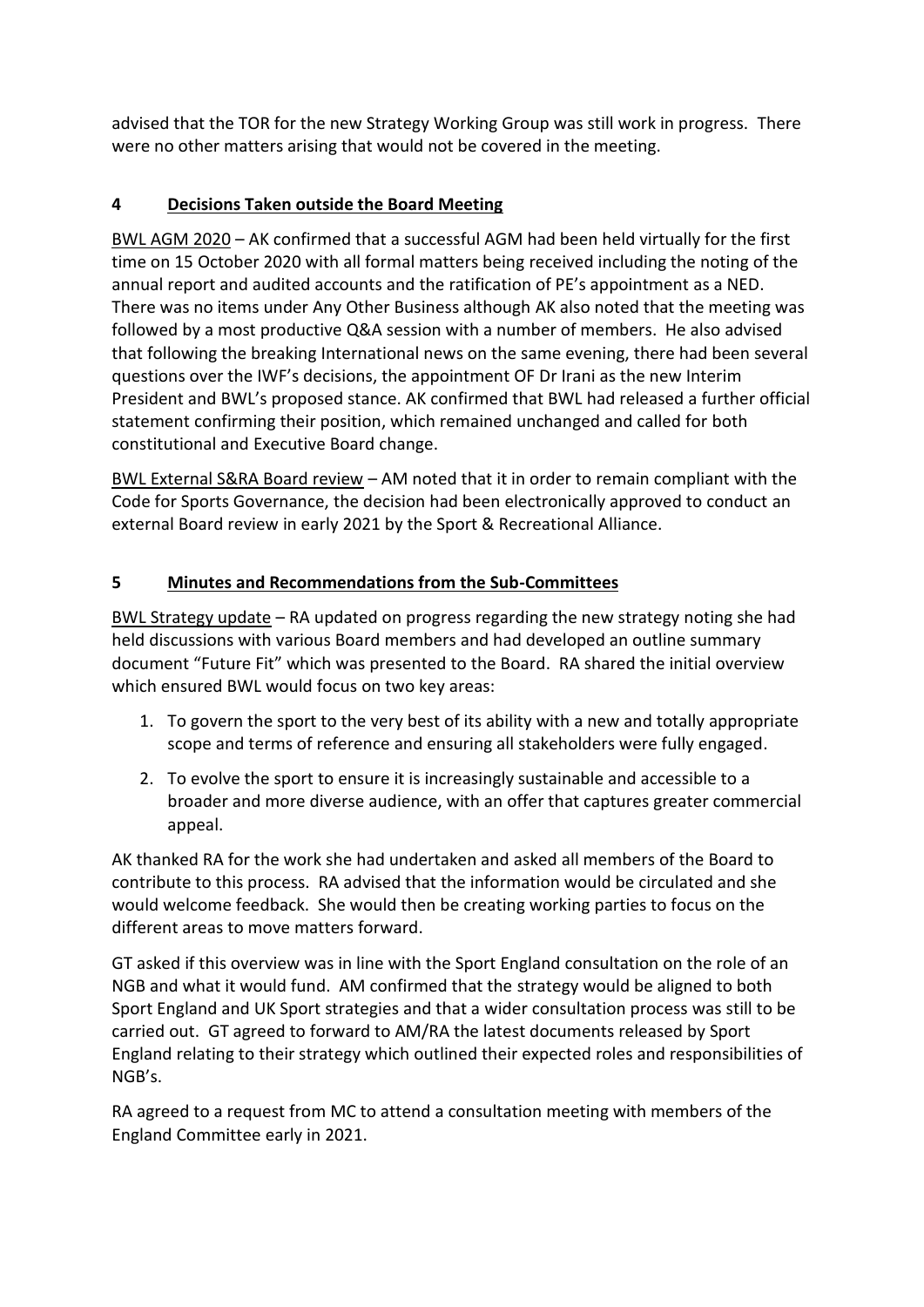McLaren review – PE apologised for the delay with this matter due to illness. He confirmed that he would aim to circulate the draft report before Christmas. The main purpose of the review was to ensure all future individuals appointed to International Federation positions understood their roles and the importance of good governance with reporting mechanisms in place that were transparent and supported by appropriate policies and procedures. He advised that Dr Irani's resignation from the BWL Board in order to take up a position with the IWF had been noted. AM added that the IWF elections were scheduled in March 2021 with nominations to be submitted by 24 January. It was noted that the BWL process and criteria in relation to this would need to be agreed in advance of this date and PE was confident this would be completed early in January. It was confirmed that any nominations would need to be submitted to the International Relations Sub-Committee for consideration before being circulated to the full Board for approval.

England Committee – MC reported from the latest meeting, noting the Committee had congratulated Dave Hembrough on his BBC Unsung Hero award for Yorkshire, acknowledging his on-going commitment to community sport, received the latest 2022 Commonwealth Games qualification procedures, which guaranteed automatic entry with a full team for the host country and noted the latest England Weightlifting 2022 Training Squad Selection Policy.

MC also added that the Committee were fully committed to support and to contribute to BWL's new strategic plan and that recruitment for an athlete representative to join the Committee was underway.

There were no further updates from other Sub-Committees.

### **6 Finance Matters and Update**

MM gave an overview of the October Management accounts noting a positive result year to date with a current surplus of £66,000 which had resulted in the year end forecast moving to a positive position, against the original budgeted loss.

MM explained key reasons for this change were the better than forecast online education sales along with earlier cost cutting measures and on-going prudent oversight of operations proving to be beneficial. He added that a reduction in Government funding and membership income had been forecast and managed successfully to ensure minimum impact.

He further outlined the current financial opportunities and threats, gave an overview of the current reserves, which had increased to just over £200,000 and cash flow which remained positive.

Finally, he provided a forecast for 2021/22, which remained work in progress and currently highlighted a year end loss of approximately £50,000. Although in line with current expectations, he added it was more appropriate to further re-assess this figure in light of imminent UKS and Sport England funding decisions and re-present what would hopefully be a more positive forecasted position to the Audit Committee and the Board early in 2021.

RA asked about confidence levels in achieving the revised breakeven 2020-21 forecast and AM responded that he felt a modest profit could be achieved, although noted there was no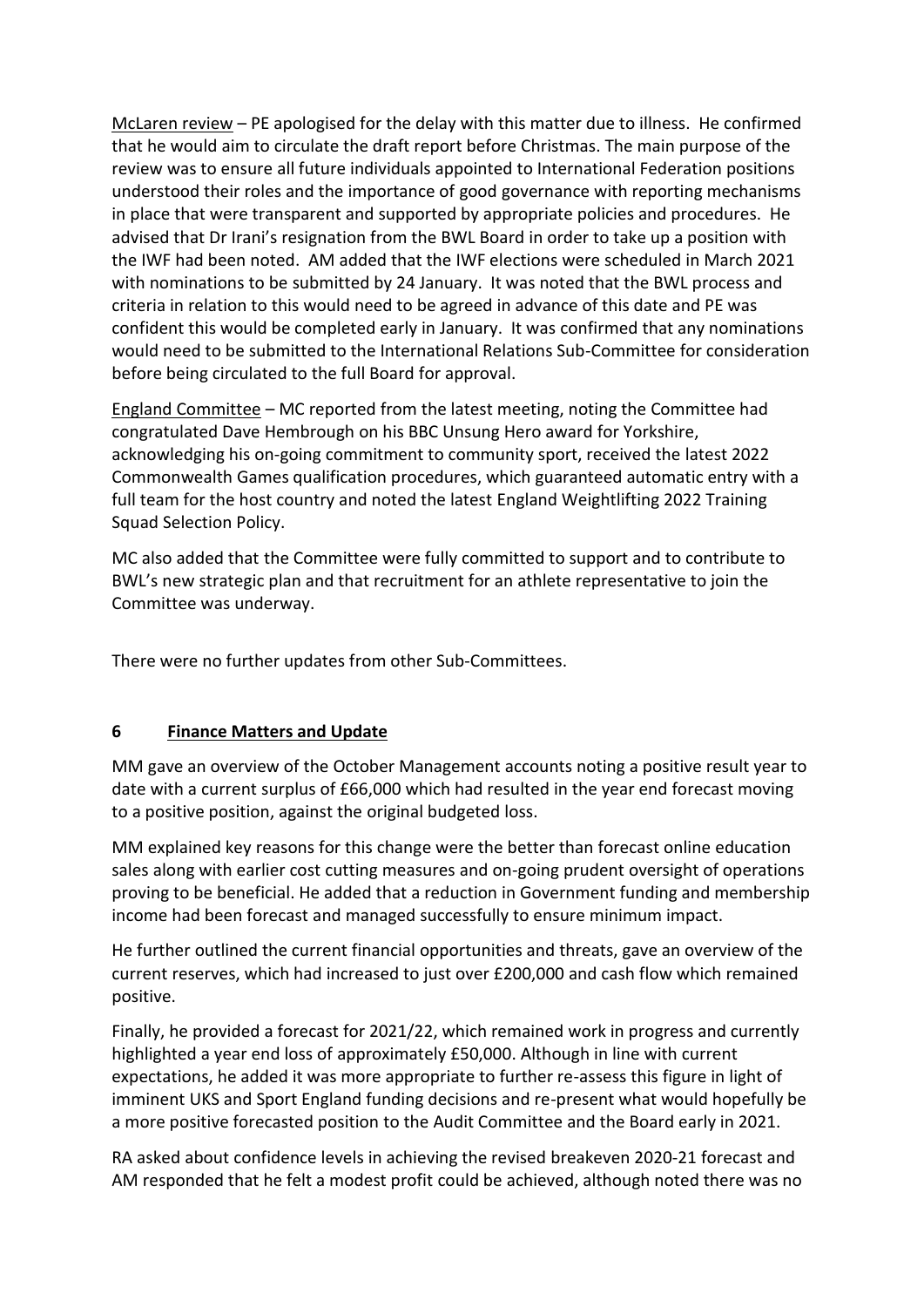track record for online education sales and there were still several unknowns including future funding decisions, as well as the longer-term impact of Covid-19. KS asked for details on the CWG funding requested and AM responded noting indicative figures had been provided but not yet confirmed by Sport England. JF queried the membership income figure in the 2021/22 budget seemed high in light of current membership levels. It was noted that as physical competitions return, there was a confidence gained from membership insight that there will be greater opportunities to re-engage with lifters, coaches and clubs and increase retention rates.

## **6 Operational reports**

Performance Update - TW provided an update on the progress of athletes returning to training which included both home training environments and utilising Loughborough facilities due to the second lockdown period. From a performance perspective, he noted that most of the athletes were in good shape and on track from both WCP and Talent Confirmation squads and provided individual performance levels and projections compared to anticipated medal zones for both Tokyo and Paris. He advised that the recent culture health check was very positive and the future funding decision from UKS was due on 18 December.

Olympic Lifting and Talent Pathway Update - AM provided an update on the athletes training for Tokyo, an overview of the qualification procedure for the Commonwealth Games, the ongoing development of the Talent Pathway, elite athlete training progress and the recent funding submission to UK Sport for weightlifting.

Operational Update - KL provided an update on operational updates including developments and progress relating to Workforce, Competitions, Communications, Relationship Managers and Governance matters. It was noted that there had been several positive developments highlighting successes around online education products and virtual competitions and the increased number of external communications implemented to maintain engagement with the membership.

## **7 Board Matters**

**Recruitment of BWL Board Member** – Due to the recent resignations of Dr Irani and Sarah Davies to take up International posts, it was proposed to merge the appointment of a new NED with the Athlete Representative role. **This proposal was approved and recruitment will commence in the New Year.**

**Adoption of UKAD 2021 Rules** – AM advised that the last significant update to the UKAD rules was in 2015 in line with the introduction of financial sanctions by the IWF and the need for BWL to have the ability to seek compensation from athletes for any doping violations. UKAD has now removed this option and also introduced a new category of recreational athlete, which was also noted. **The Board agreed to adopt the new UKAD rules whilst it was also agreed that athlete agreements should be amended to cover the changes of the impact of any sanctions imposed by the International Federation.** AJ noted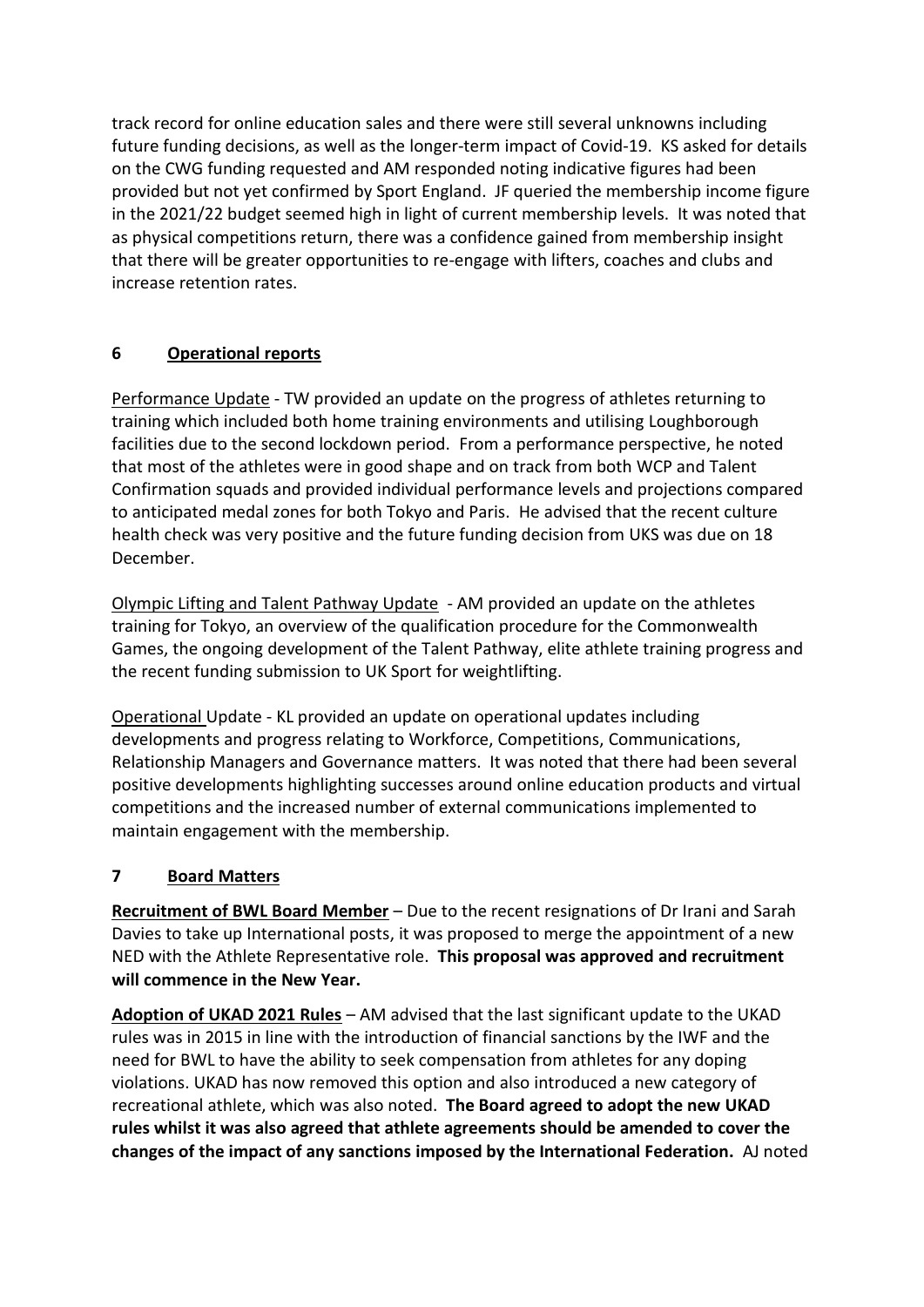the confusing messages from WADA about the Covid-19 vaccine and it was noted this situation would continue to be monitored.

**BWL Staff Survey** – JF updated the Board on the findings of the recent 2020 survey noting that the results were very positive and there had been significant improvements in the key areas, which had previously been outlined. AM thanked JF for overseeing the independent findings and her report on the survey, which ensured continual operational learning and improvement.

**Risk Register** – It was noted that there were no changes to the risk register.

**Complaints Log** – The current complaints log was noted.

**BWL Foundation** – It was reported that the Charity Commission had approved the establishment of the Foundation which allowed the opportunity for a 2021 launch.

**CEO Report** – The Operational Scorecard for November and updated Operational Plan were reviewed and no comments were raised.

**Forward Agenda** – The forward agenda was noted.

**BWL Policies** – The updated policy review document was reviewed noting a number of policies were due for updating shortly.

**UK Sport/Sport England's Future Funding** – These matters had been discussed earlier in the meeting.

**Equality, Diversity and Inclusivity Action Plan** – The updated EDI plan was noted and no questions raised.

**BWL New Concept Competition** – RA reminded the Board that an outside agency (TMA) had been commissioned to put forward recommendations for a new concept competition but noted that resources (both human and technical) required to deliver this was still a key issue.

RA highlighted that TMA had identified a number of current operational weaknesses and had made a number of recommendations including a full upgrade to the digital infrastructure (website, CRM system, App and video). However, the costs involved considerable and would need further determination as they were not within current budgets.

Due to the financial investment required to make it successful in the anticipated timescales, it was noted that the preference was to secure a viable commercial partner to activate the new concept competition.

AK added that if partnership income could not be sourced then an alternative method of launching the idea would need to be proposed as the concept remained key to BWL's longer term success.

**It was agreed that AK would discuss partnership opportunities with TMA and all further recommendations from TMA would be shared with the Board once they had been fully evaluated.**